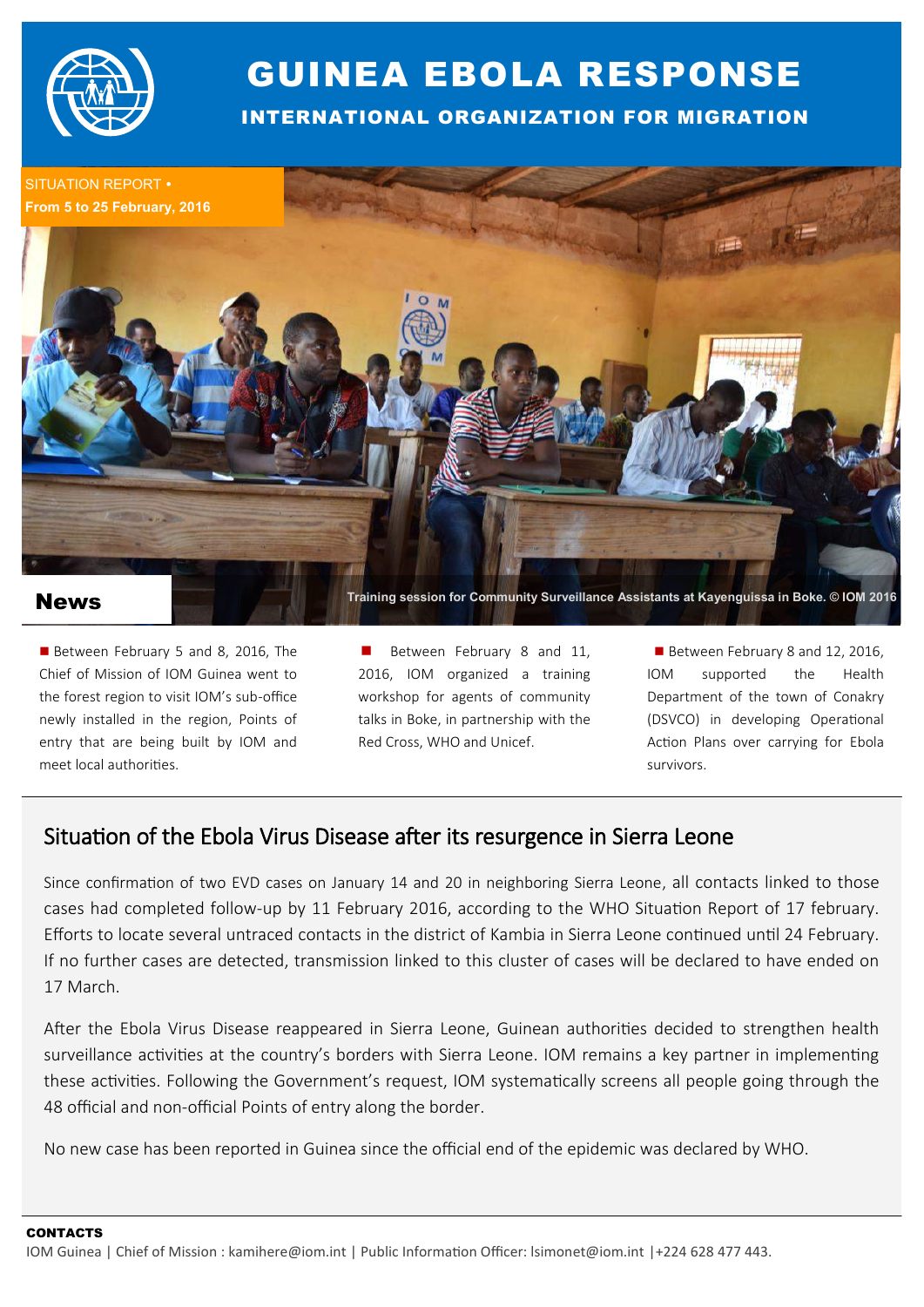## IOM RESPONSE

## **Monitoring of the situation**

 $\bigcap$ Since the re-launch and strengthening of health screening activities in Forecariah and Kindia, all travelers going to or coming from Sierra Leone are screened at all the 48 official and non-official Points of entry along the border. The cross-border health management plan (Fore-Kambia) set-up between the two countries is still in force.

IOM regularly participates to meetings of Prefectural Coordination of Fight against Ebola (CPLEB) in its areas of presence.

## **Border Health Management**

**AK** The IOM's Border Health Management project (HHBM) continues leading activities of health screening in bordering areas, strengthening the health system and the community event-based surveillance. Its teams are active on the field in organizing, implementing and supervising activities related to the prevention of any resurgence of EVD cases or other epidemic-prone disease in bordering areas.



On February 17, IOM participated to the opening ceremony of a vaccination campaign against measles. The ceremony took place at the health center of Dibia, located in the urban commune of Boke. All Response field-present partners participated to it like WHO, AGIL, CECI, the Red Cross and UNICEF.

From 8 to 9 February, IOM organized supervision visits to Points of entry of Farmoriah, Kakossa and Benty, in Forecariah. On February 10, IOM participated to the crossborder meeting "Fore-Kambia" which was held at Prefectoral Coordination's office in Forecariah. The next day, it took part to the IPC (Infection Prevention and Control) cluster with partners from WHO, FRC, ACF, WAHA, Terre des Hommes and JHPIEGO. It participated to debriefing meetings over the community event-based surveillance and to those of social mobilization and communication on February 12, 16 and 18.

On February 15, IOM took part to the social mobilization technical meeting organized at Kambia, Sierra Leone in order to harmonize the media common plan and organize community cross-border meetings between Guinea and Sierra Leone.



### **Strengthening Health Systems**

Between February 5 and 8, an IOM delegation led by the Chief of Mission, Amihere Kabla, went to the Forest region. The aim of the mission was :

- to visit the organization's sub-office recently installed in N'Zerekore, the capital city of the region,
- visit the 8 Points of entry (Wolono, Gouéla, Baala, Zénie, Kotizou, Thuo, Nongoa et Yalenzou) that are being constructed by IOM
- and meet with local authorities to ensure their support in the organization's overall activities the region.



In the forest region, IOM organizes regular visits to assess the progress level of construction works at the 8 points of entry.

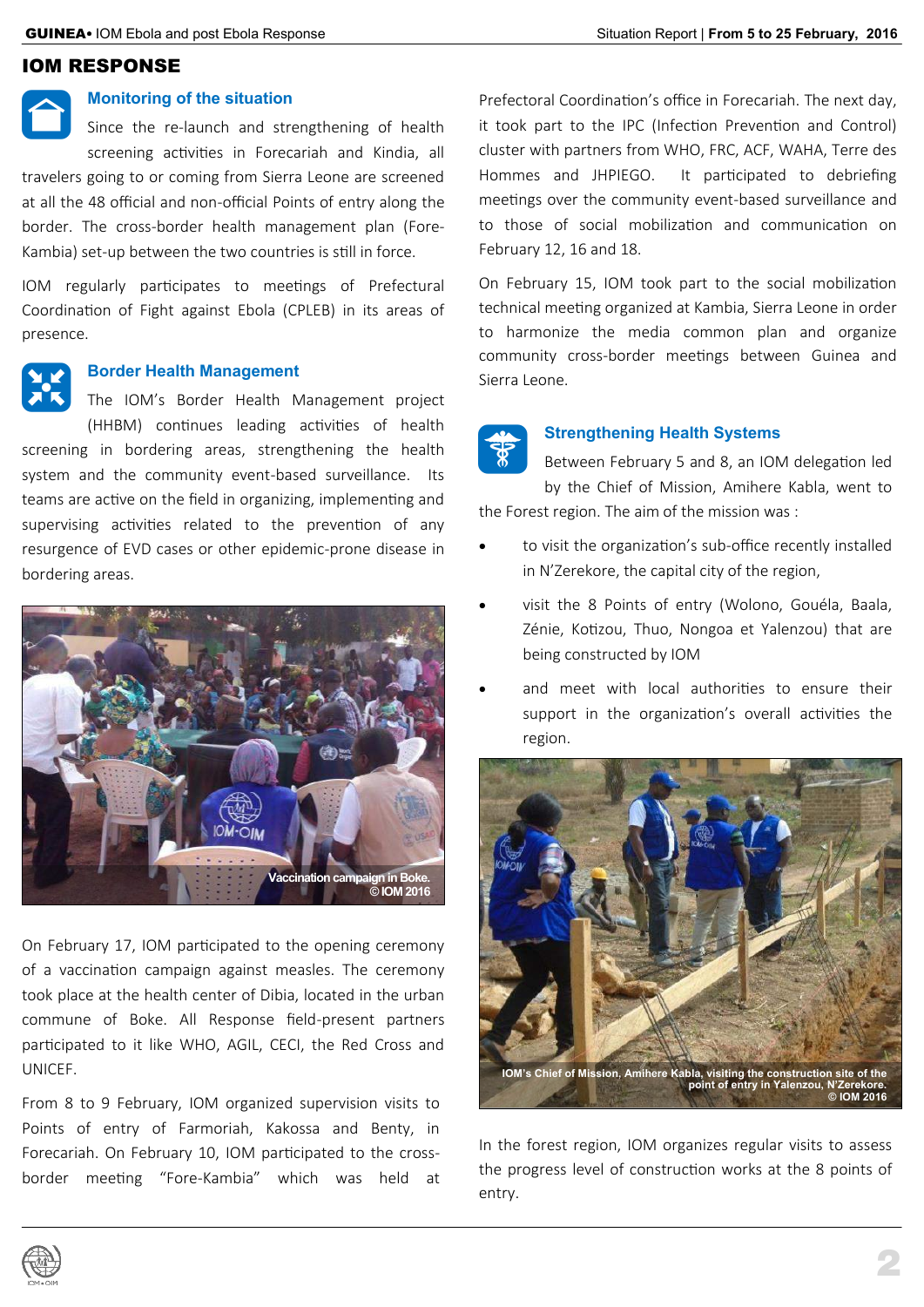From February 8 to 11, IOM built three sheds to be used as shelters by health screening agents of N'Compan Goret, Rosigno and Dakhagbé Terrain, in the sub-prefecture of Benty, Forecariah.



Between February 12 and 16, it built 7 other sheds for health screening agents of Morikania, Allassoyah, Gbereyiré (sub-prefecture of Benty) and Tagany, Talanssan, Forombia, Konta (sub-prefecture of Farmoriah), still in Forecariah.

From February 8 to 12, the IOM's PEOC Program organized an inventory mission along with the National Coordination of fight against Ebola (CNLEB). The first team went to PEOCs of Forecariah, Coyah, Kindia and Telimele. The second one went to those of Fria, Boffa, Boke and Dubreka.

Between February 8 and 12, IOM supported the Health Department of Conakry (DSVCO) in developing operational action plans over caring Ebola survivors.



On February 18, IOM Forecariah sub-office organized visits to health posts of Layah and Kaffou along with an IOM Sierra Leone staff in order to present him activities led by OIM Guinea.

## **Capacity building**



Between February 8 and 9, IOM-Forecariah organized a mission to supervise and train health

screening agents of Farmoriah, Benty and Kakossa over health screening. Field assistants trained health screening volunteers at all points of entry in Forecariah.

With the support of the Japanese Government, IOM continues its health control activities at maritime border. On February 9 and 10, it organized technical health monitoring at ports of Conakry (Sonfonia, Dabondy, Kaporo, Bonfi, Boulbinet, Dixinn and the national port). This monitoring allows ensuring maintaining of good hygiene practices at the hand washing device, distributing soaps and identifying alert cases.



IOM's PEOC team finalized training modules in Health Emergency Management (HEM) and trainer's guide for a training workshop planned from February 26 to 29 in Boké.



## **Supporting socio-economic recovery of survivors**

3

In the frame of psychosocial and socio-economic care for EVD survivors, IOM-Boke welcomed a delegation of IMC (International Medical Corps) on February 10, 2016. They discussed and shared roles in the framework of support to survivors. They expressed their willingness to take in charge the psychosocial part of the support to survivors.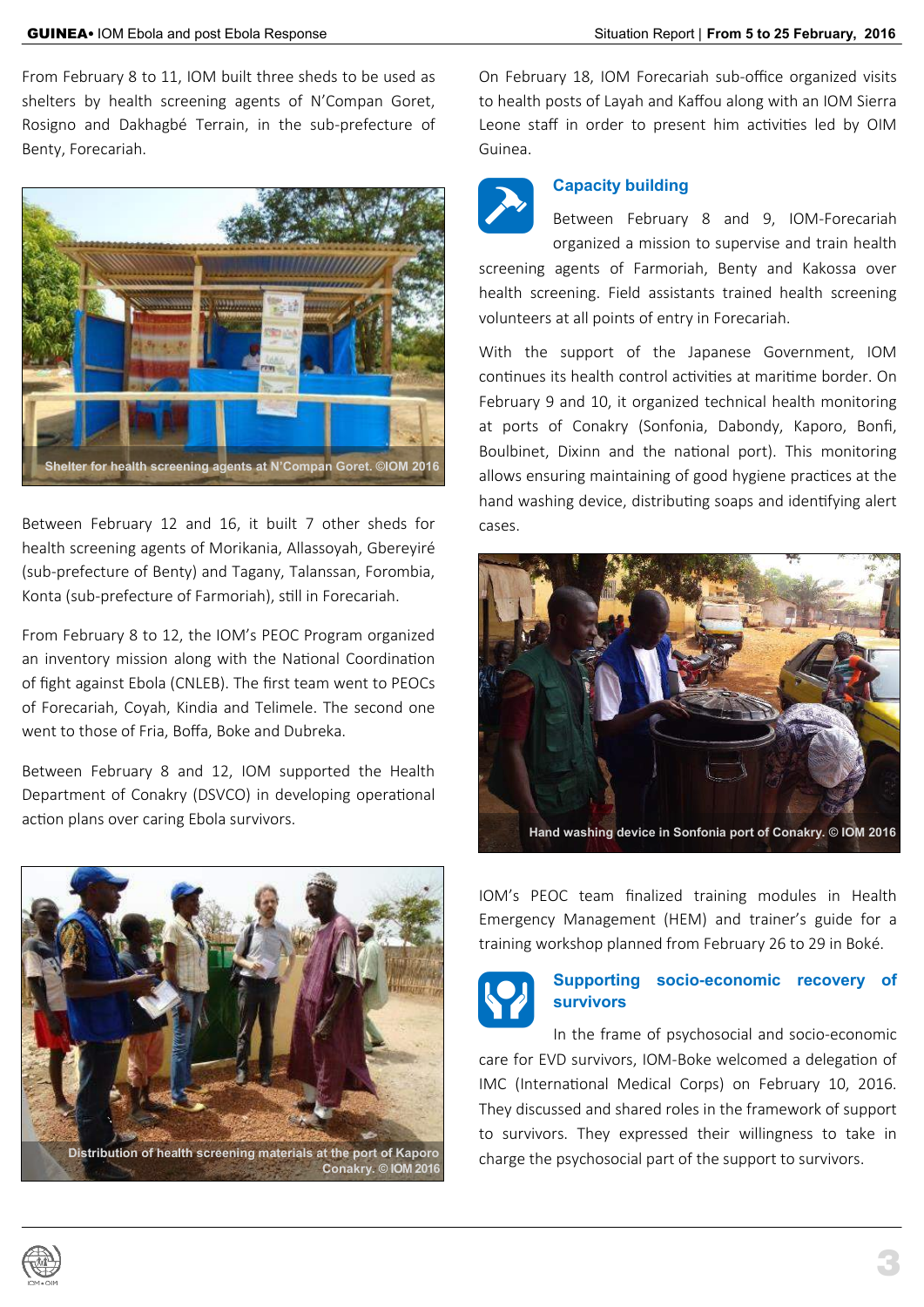IOM Boké also organized a training session over community talks to 15 EVD survivors between February 8 and 11. It took place at the conference room of Kakande Hotel in Boke. The aim was to provide community talk agents of Tamaransy and Katongoro the necessary tools to manage community conflict and organize community talks. There participated other IOM partners like the Red Cross, WHO and UNICEF.



On February 12, IOM launched community talk activities in the district of Katongoro, Kamsar. Survivors signed forms following first grant transfers to EVD affected people.

Between February 16 and 18, the survivors focal point in the region of Boke and the sub-office manager went to areas of Kayenguissa, Kassopo and Filima, in Kamsar and in districts of Katongoro and Tamaransy to increase awareness of communities over the choice of profit making activities.

# |

#### **Collecting travelers' data**

to PEs to assess needs of materials of its teams.

IOM continues its data collection at some maritime and land borders of the country to prevent any EVD suspected case or other epidemic-prone disease and ensure its monitoring. It organizes regular visits

To the date of February 19, 115 075 people have been registered at the 7 PEs of the forest region, including 48 026 women and 5 718 children.



#### **Information management**

On February 11, the IOM's information management team launched participatory mapping activities in sub-prefectures of Sansale, Kanfarande and the urban commune of Boke. Communities warmly welcomed the activities.





## **Community Engagement**

The IOM's community engagement team is very active on the field in implementing community event-based surveillance (CEBS). From February 8 to 9, IOM-Boke organized along with the Prefectural Health Department (DPS) the training of 480 community surveillance assistants (CSA) out of the 506 planned including 431 men and 48 women, i.e. a participation rate of 94.86% in Kolabouyi, Kamsar, Sangaredi, Tanene, Malapouya, Bintimodia and the urban commune of Boke.

On February 12, a meeting took place in Dubreka between IOM and IMC to harmonize their CEBS intervention plans. The meeting allowed developing a temporary action plan indicating a deadline for selecting CSAs to February 29 and their training the following week. On February 16, another meeting took place at the Prefectural Health Department to prepare the launch of CEBS activities.

On February 17 and 18, IOM participated in Forecariah to the micro-planning of the strategy of Active Surveillance in Belt (SA-Ceint) based on community event-based surveillance around Ebola survivors to strengthen the rick management of EVD resurgence.

On February 19, the sub-office in Boke held a meeting with field assistants to define conditions and distribute materials. It was the occasion to warm them up about the role of assistants after the launch of CEBS activities.